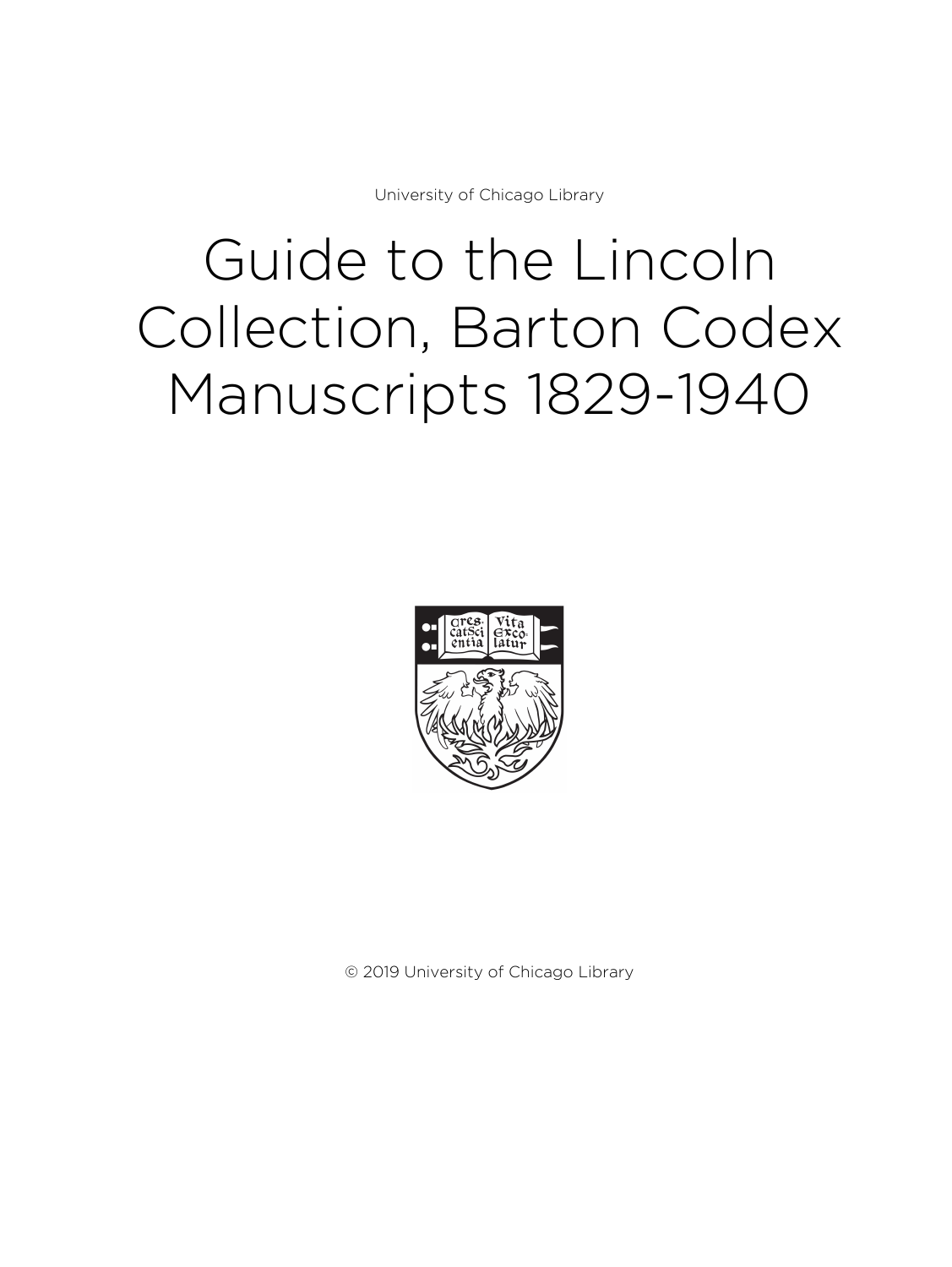# **Table of Contents**

| Descriptive Summary                                          |    |
|--------------------------------------------------------------|----|
| Information on Use                                           |    |
| Access                                                       |    |
| Citation                                                     | 3  |
| <b>Biographical Note</b>                                     |    |
| Scope Note                                                   |    |
| Subject Headings                                             |    |
| <b>INVENTORY</b>                                             | 4  |
| Series I: Barton Ministry                                    | 4  |
| Series II: Books                                             |    |
| Series III: Theater                                          |    |
| Series IV: Booklets, Pamphlets, and Periodicals              |    |
| Series V: Published Addresses, Lectures, and Research Papers | 10 |
| Series VI: Scrapbooks                                        | 12 |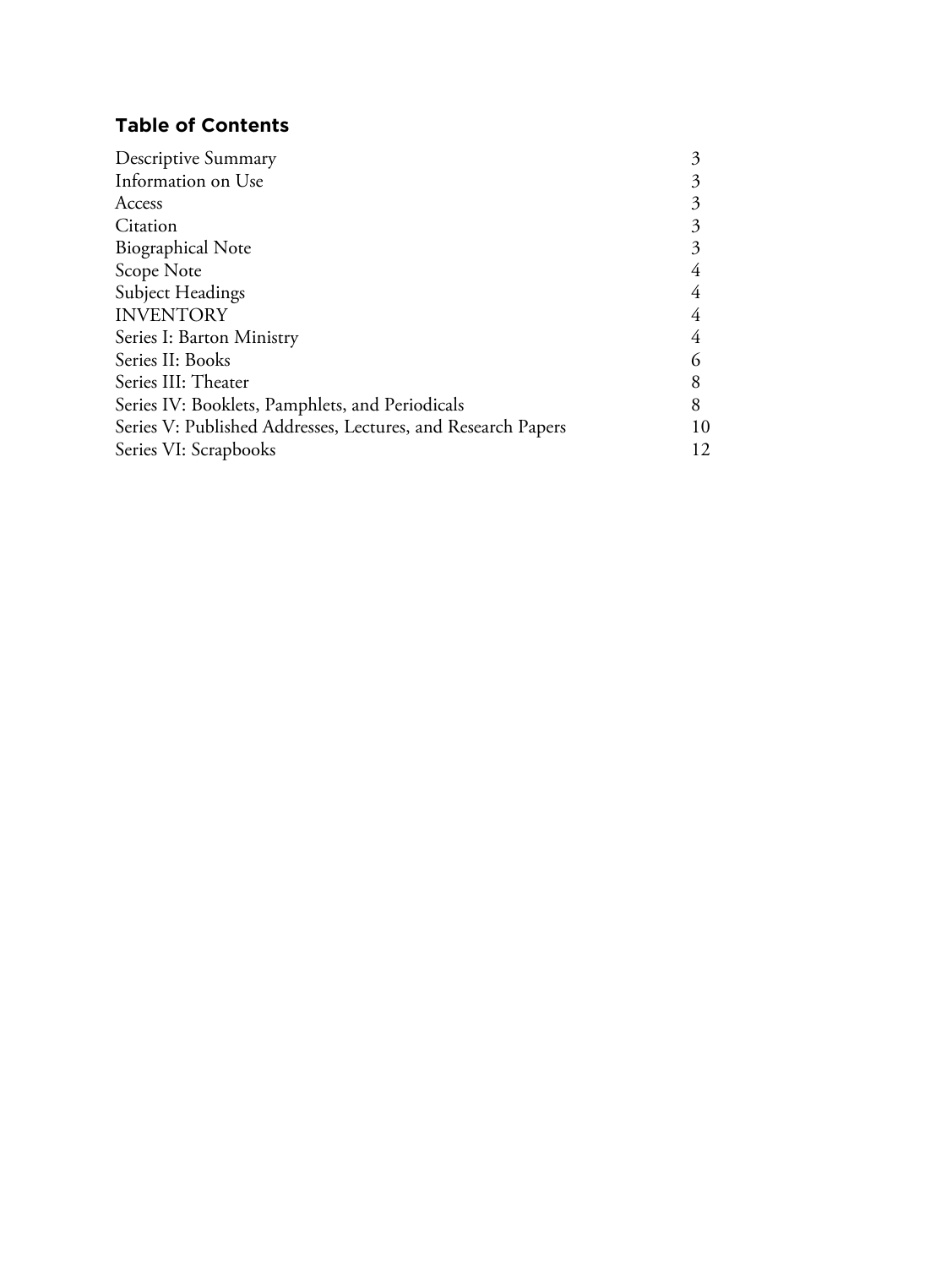# **Descriptive Summary**

| <b>Identifier</b> | <b>ICU.SPCL.BARTONCODEX</b>                                                                                                                                                                                                                                                                                                                                                                                                 |
|-------------------|-----------------------------------------------------------------------------------------------------------------------------------------------------------------------------------------------------------------------------------------------------------------------------------------------------------------------------------------------------------------------------------------------------------------------------|
| <b>Title</b>      | Lincoln Collection. Barton Codex Manuscripts                                                                                                                                                                                                                                                                                                                                                                                |
| Date              | 1829-1940                                                                                                                                                                                                                                                                                                                                                                                                                   |
| <b>Size</b>       | 12.5 linear feet (19 boxes, 1 volume)                                                                                                                                                                                                                                                                                                                                                                                       |
| <b>Repository</b> | Special Collections Research Center<br>University of Chicago Library<br>1100 East 57th Street<br>Chicago, Illinois 60637 U.S.A.                                                                                                                                                                                                                                                                                             |
| <b>Abstract</b>   | Bound materials collected and compiled by William E. Barton, a pastor<br>in Oak Park, Illinois, who published and lectured on Abraham Lincoln.<br>The collection includes books, booklets, scrapbooks, pamphlets, published<br>addresses, and periodicals. Of particular interest is the volume titled Lincoln<br>and His Cabinet. These codex manuscripts form part of the William E.<br>Barton Collection of Lincolniana. |

# **Information on Use**

# **Access**

This collection is open for research.

# **Citation**

When quoting material from this collection, the preferred citation is: Lincoln Collection. Barton Codex Manuscripts, [Box #, Folder #], Special Collections Research Center, University of Chicago Library.

# **Biographical Note**

The Rev. William Eleazar Barton, born on June 28, 1861 (d. December 30, 1930) was one of the early twentieth century's most prominent writers and lecturers on the life of Abraham Lincoln. Born in Sublette, Illinois, in the same year Lincoln assumed the presidency, Barton grew up in an environment heavily influenced by reverence for Lincoln. He began undergraduate studies at Berea College in 1881 and graduated in 1885. However, during his senior year Barton decided to join the ministry and was ordained on June 6, 1885. On July 23, 1885 Barton married Esther Treat Bushnell. Together they would have 5 children. Barton returned to school and earned his divinity degree from the Oberlin Theological Seminary in 1890. He served parishes in Tennessee, Ohio, and Massachusetts before becoming the pastor of the First Congregational Church of Oak Park, Illinois, a position he held until his retirement in 1924. In 1928, Barton accepted an appointment as lecturer at Vanderbilt University in Nashville,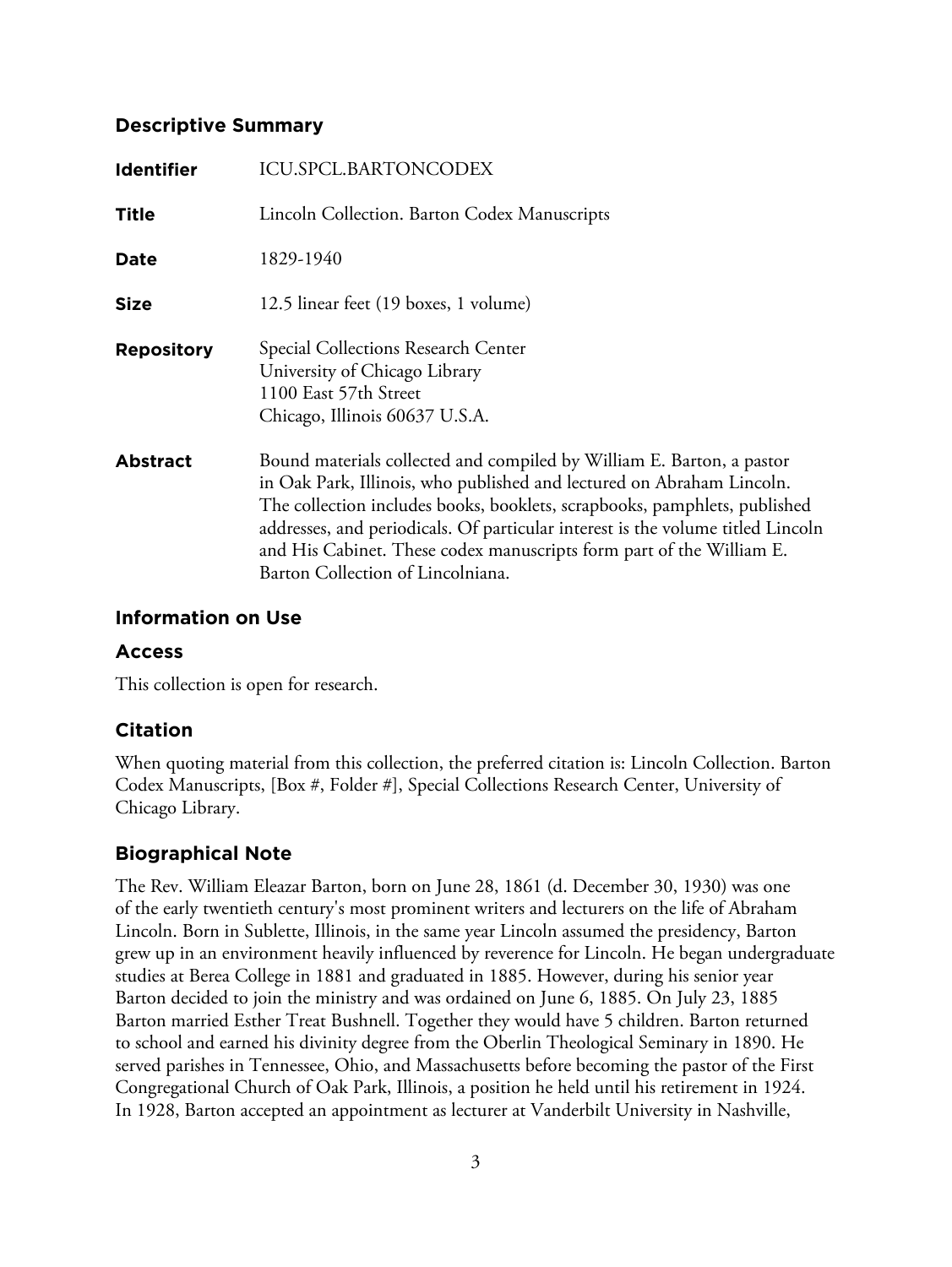Tennessee, where he also organized and served as pastor of the Collegeside Congregational Church.

Barton's work as a writer produced a number of denominational manuals and a series of books presenting the wisdom and parables of a character he named Safed the Sage. For the last ten years of his life, however, Barton was best known to the public as a prolific author and lecturer on Abraham Lincoln. His publications about Lincoln included The Soul of Abraham Lincoln (1920), The Paternity of Abraham Lincoln (1920), The Life of Abraham Lincoln (1925), The Great and Good Man (1927), The Women Lincoln Loved (1927), and The Lincoln of the Biographers (1930).

In the course of compiling material for his writings and talks, Barton visited Lincoln sites in Kentucky, Indiana, and Illinois; interviewed surviving Lincoln relatives and acquaintances; and traveled as far as California and England to collect information and conduct genealogical research on the ancestry of the Lincoln family. While acquiring a large collection of books, periodicals, pamphlets, manuscripts, and ephemera related to Lincoln and the Civil War era, Barton also purchased privately or at auction historical materials amassed by other Lincoln collectors such as John E. Burton and Osborn H. Oldroyd.

# **Scope Note**

The Barton Codex Manuscripts is made up of bound materials compiled by William E. Barton, a pastor in Oak Park, Illinois, who published and lectured on Abraham Lincoln extensively. Barton also maintained connections with fellow Lincoln experts and carried out multiple research projects that delved into the many facets of Lincoln's life, times, and family history. This collection divided into six series: ministry; books; theater; booklets, pamphlets and periodicals; published addresses, lectures and research papers; and lastly, scrapbooks. Of particular interest is the volume titled Lincoln and His Cabinet. These codex manuscripts form part of the William E. Barton Collection of Lincolniana.

# **Subject Headings**

- Barton, William Eleazar, 1861-1930
- Lincoln, Abraham, 1809-1865
- •
- Collectors and collecting -- United States
- American Civil War, 1861-1865
- Church History
- •
- •

# **INVENTORY**

# **Series I: Barton Ministry**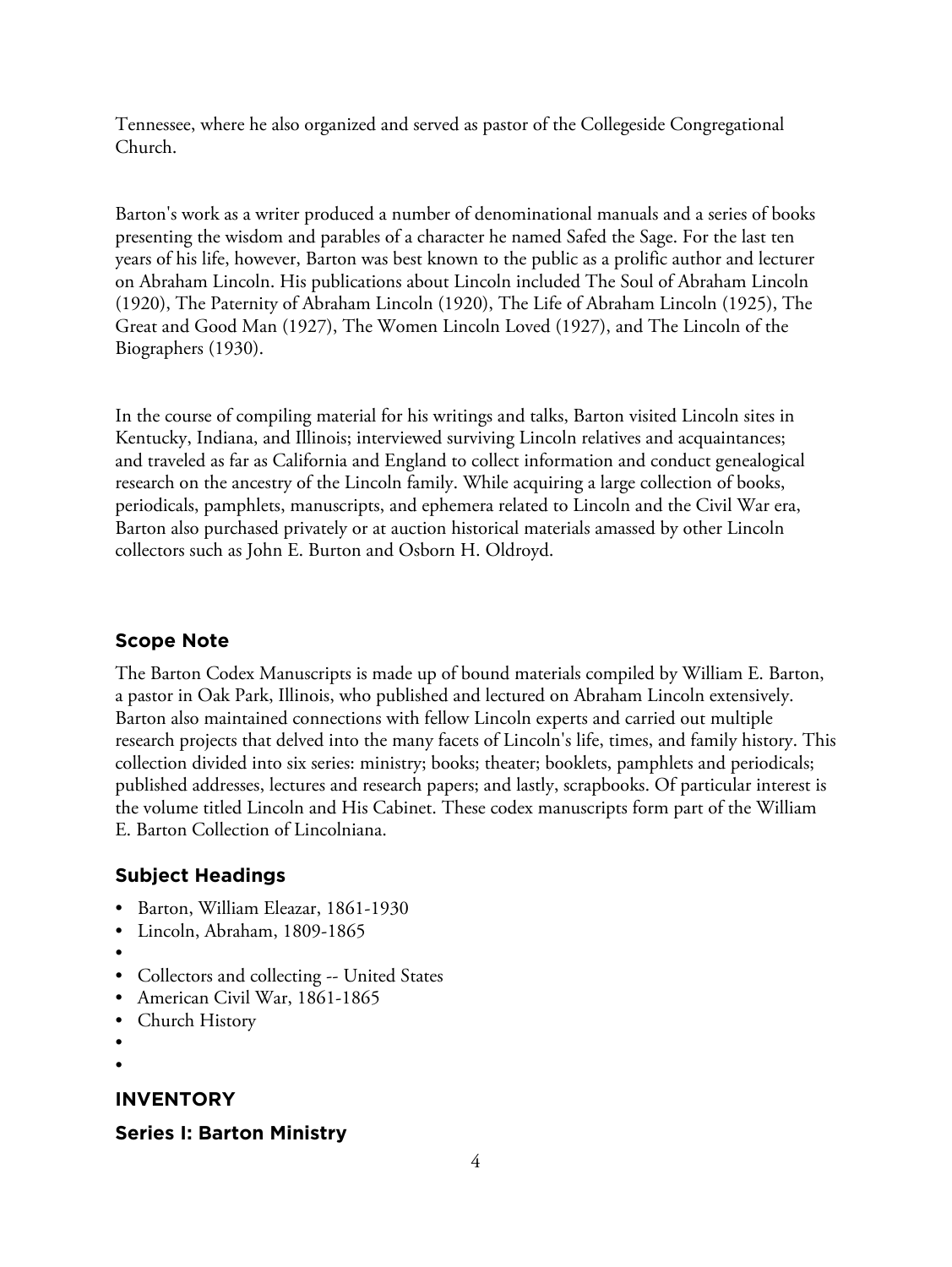This series contains materials related to Barton's career in the Ministry, including books, sermons and sermon notes, clippings and articles.

# **Box 1**

**Folder 1**

First Presbyterian Church Board of Trustees Minutes, Springfield, Illinois, 1829-1866

# **Box 1**

# **Folder 2**

Press notices of sermons and addresses by William E. Barton, news-clippings and notes tipped in, 1894-1907

## **Box 1**

# **Folder 3**

Notes and correspondence, from ledger of church finances, 1903-1915

# **Box 1**

# **Folder 4**

Actual ledger of church finances 1903-1915

# **Box 2**

# **Folder 1-2**

Addresses and articles on ministry, containing correspondence, reprints, and clippings, 1911-1928

# **Box 2**

# **Folder 3**

Order for Evening Worship, Boston: F. H. Gilson Company, 1892. Notes and newsclippings tipped in, 1911-1928

# **Box 2**

# **Folder 4**

Addresses and articles on education, containing interleaved notes, articles, and reprints, 1913-1926

# **Box 2**

# **Folder 5**

Papers removed from Addresses and articles on education, 1913-1926

#### **Box 2**

# **Folder 6**

Church programs and bulletins from Lent, Holy Week, and Easter, 1914-1923

# **Box 3**

# **Folder 1**

"Sermon Outline", sermon notes and outlines (of Barton's), 1915

# **Box 3**

# **Folder 2**

Clippings removed from "Sermon Outline", 1915

# **Box 3**

# **Folder 3**

Bound clippings from Barton's column "The Making of the New Testament," 1915-1917 **Box 3**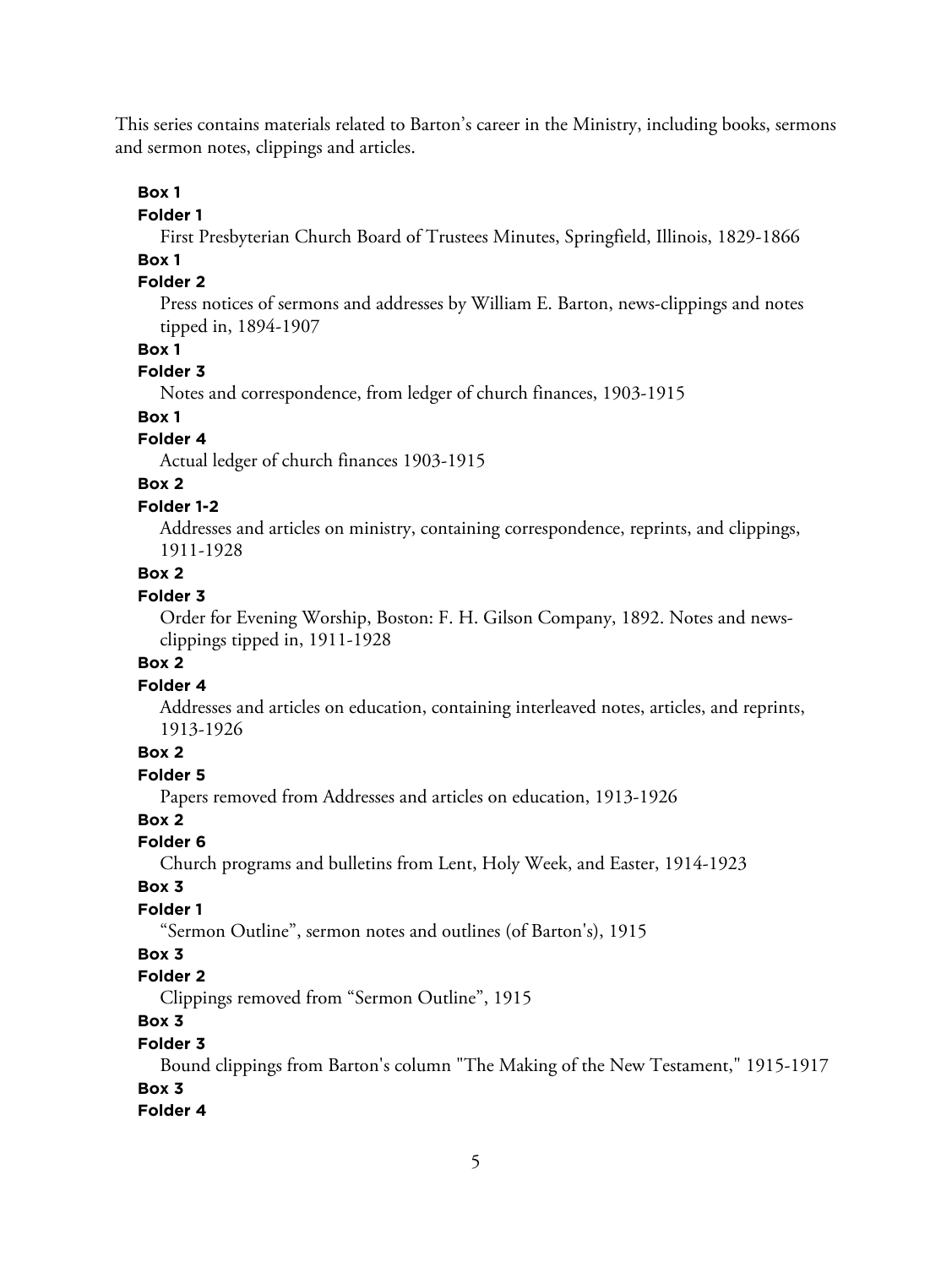Notes and news-clippings in volume titled "Annual Handbook, Central Congregational Church," 1915

# **Box 3**

# **Folder 5**

Calendar, contains interleaved notes and news-clippings, 1917

# **Box 3**

# **Folder 6**

Ministry programs and bulletins, 1897-1922

- Program from the Boston Congregational Club Forefathers Festival (at which Barton spoke), December 21, 1897
- Barton, William E. "Our Fight for the Heritage of Humanity," sermon published by the Men's Bible Class, Congregational Church, Oak Park, Illinois, 1917
- Bulletin for service at First Congregational Church, Oak Park, Illinois, where Barton delivered the sermon, "The Abiding Influence of George Washington," 1920
- Barton, William E. "Theodore Roosevelt," sermon, 1920
- Bulletin for service at First Congregational Church, Oak Park, Illinois, where Barton delivered the sermon, "Theodore Roosevelt," 1920
- Information for visitors to the Parish Church of St. Nicholas, Great Yarmouth, 1923
- The Open Court: A Monthly Magazine, vol. XXXVIII (No. 9), 1922
- The Open Court: A Monthly Magazine, vol. XXXVII (No. 10), 1922

# **Box 3**

# **Folder 7**

Barton, William E., Theodore G. Soares, and Sidney Strong. Su Ultima Semana: La Historia de la Pasion y Resurrection de Jesus, Chihuahua: Imprenta Palmore, 1921

# **Box 3**

# **Folder 8**

Bound clippings regarding Barton's lecture series titled "The Religion of the Ancient Poets," 1923

# **Series II: Books**

# **Box 4**

# **Folder 1**

Worcester, J.E. Elements of History, Ancient and Modern, includes note by Barton, 1833

# **Box 4**

# **Folder 2**

Correspondence of Robert Weidensall. prepared by the Illinois Historical Records Survey Project in 1940, correspondence dates from 1861-1865

# **Box 4**

# **Folder 3**

Hale, Edward E. Seven Spanish Cities. Boston: Roberts Brothers, 1883, with letter from Barton, 1923

# **Box 4**

# **Folder 4**

Barton, William E. Lieutenant William Barton of Morris County, New Jersey, and his Descendants. Oak Park, Ill.: Vaile Press, 1900

# **Box 4**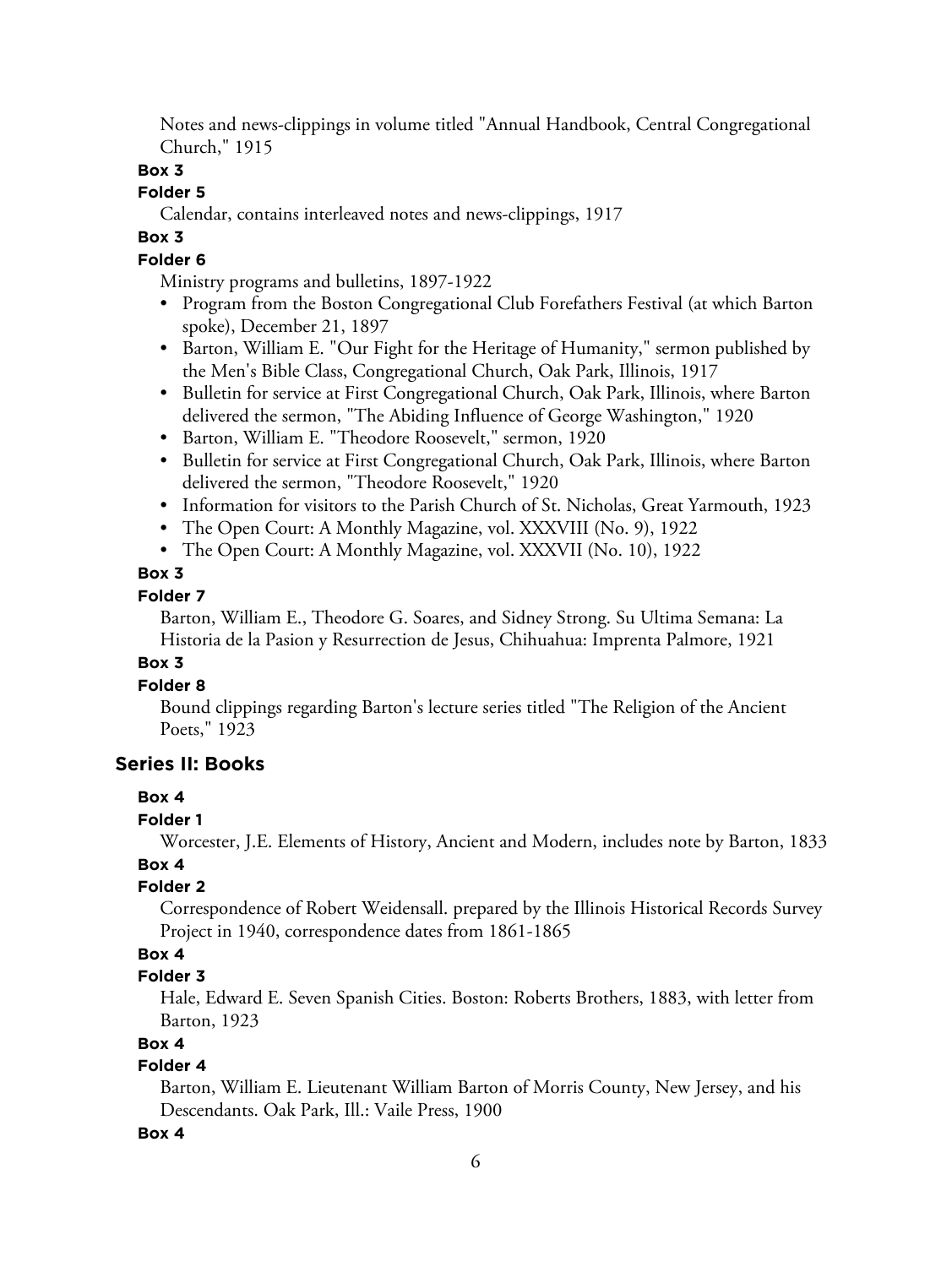Mary Lincoln: A letter to Her Cousin Elizabeth Todd Grimsly, letter written on September 29, 1861, privately printed, 1917

## **Box 5**

#### **Folder 1**

Barton, William E. Abraham Lincoln and His Books, Marshall Field and company, 1920

# **Box 5**

# **Folder 2**

Wilson, Clarence True. John Wilkes Booth: Thirty-Eight Years a Fugitive, includes correspondence, 1922?

# **Box 5**

## **Folder 3**

Barton, William E. Abraham Lincoln, American, etched book and letter, 1923

# **Box 5**

# **Folder 4**

Lincoln, Waldo. History of the Lincoln Family, Worcester Massachusetts Commonwealth Press, 1923

#### **Box 6**

#### **Folder 1**

Barton, William E. Esther T. Barton: A Biographical Sketch. Foxboro, Mass.: Pine Knoll, 1926

## **Box 6**

## **Folder 2**

Townsend, William H. Lincoln in His Wife's Home, 1926

#### **Box 6**

## **Folder 3**

Grimsley, Elizabeth Todd. Six Months in the White House, 1926-1927

# **Box 6**

#### **Folder 4**

Barton, William E. The Women Lincoln Loved, printer's dummy, autographed copy, Bobbs-Merrill, 1927

# **Box 6**

# **Folder 5**

Smith, T.V. Lincoln, Living Legend, The University of Chicago Press, 1940

## **Box 7**

# **Folder 1**

Baber, Adin. Nancy Hanks of "Undistinguished Families—Second Families", typed and mimeographed by C. Gerald Brann, Bloomington IN, c. 1959

# **Box 7**

# **Folder 2**

Index to Adin Baber, Nancy Hanks of "Undistinguished Families, undated

# **Box 7**

# **Folder 2**

Baber, Adin. Nancy Hanks, The Destined Mother of a President, privately printed by author, Kansas, Illinois, 1963

#### **Box 8**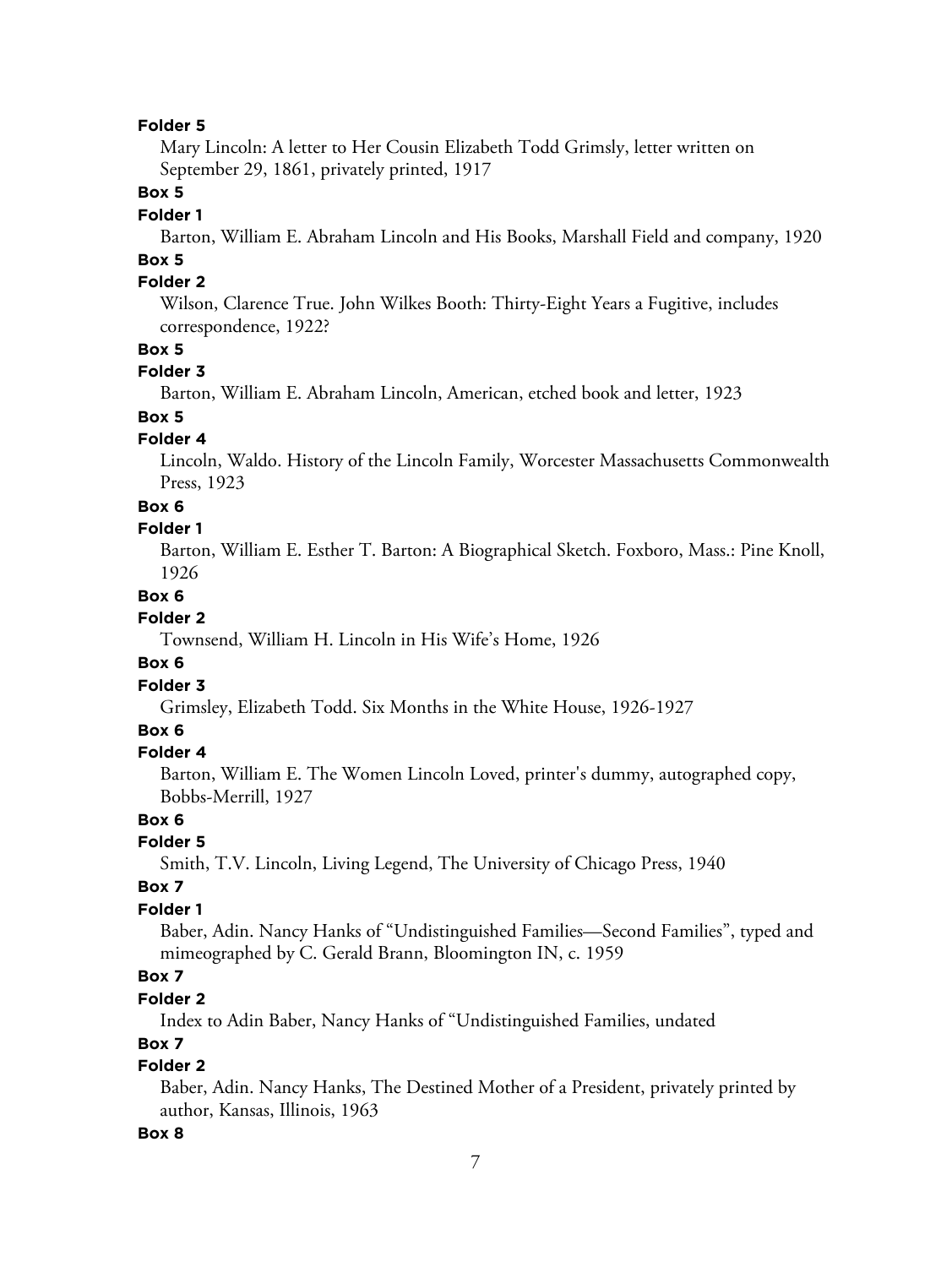Blair, Montgomery. Not General Grant, manuscript presented to Hon. Gideon Welles, undated

# **Series III: Theater**

This series contains manuscripts of plays and other documents related to the theater.

#### **Box 8**

#### **Folder 2**

Day, Robert. Anne Rutledge: life, love, immortality, play manuscript and correspondence, 1922

#### **Box 8**

#### **Folder 3**

Hermann, Lüdke. "Abraham Lincoln," a play translated from German by Robert L. Floyd, 193-?

# **Box 8**

## **Folder 4**

"A Folk Festival: Out of the Wilderness, the New Salem Years of Abraham Lincoln." Compiled by the workers of the Writers' program of the Work Projects Administration in Illinois, play presented at New Salem state park, 1940

## **Box 8**

# **Folder 5**

Neff, Elizabeth. "Abraham Lincoln as a Character in American and English drama," Master of Arts thesis, University of Oklahoma, 1942

## **Box 8**

## **Folder 6**

McNett, Marie. Cradle of Glory: A Drama in Three Acts, play manuscript, 1948

# **Series IV: Booklets, Pamphlets, and Periodicals**

#### **Box 9**

#### **Folder 1**

Irwin, Benjamin F. Lincoln's Religious Belief, clipped from Illinois State Journal, 1874

#### **Box 9**

# **Folder 2**

Herndon, W.H. A Brief Analysis of Lincoln's Character. letter to J.E. Remsburg, 1887

# **Box 9**

## **Folder 3**

"Unwritten History: The Secret Movement to Supersede Abraham Lincoln in '64." The New York Sun, includes unpublished letters of Horace Greeley, Charles Sumner, Secretary Chase, 1889

# **Box 9**

#### **Folder 4**

MacDonald, Edward. Old Capp's Hill and Burial Ground with Historical Sketches, Industrial School Press, 1895

#### **Box 9**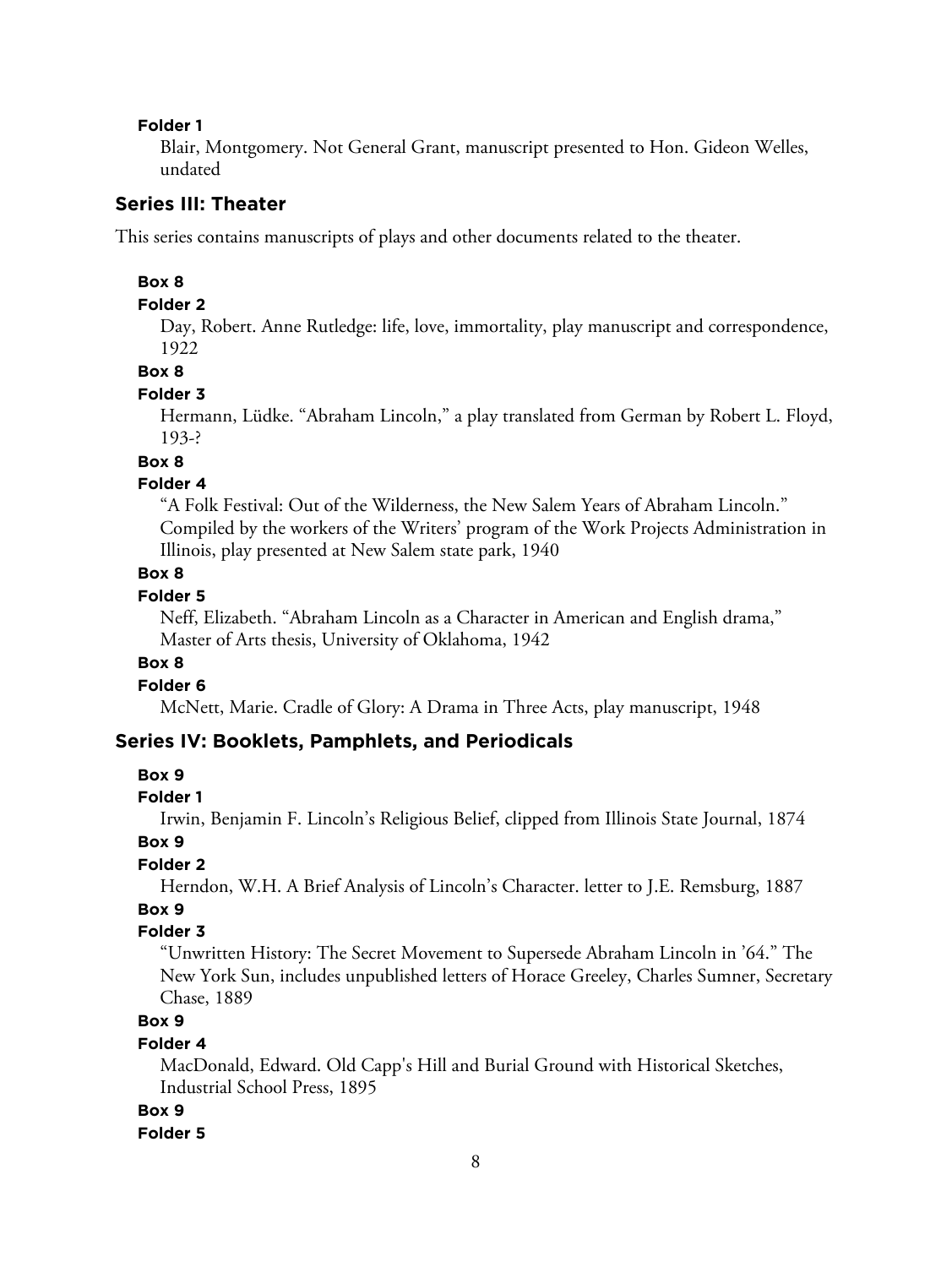"The Centennial Celebration of the Old Mud-Meeting House near Harrodsburg, Kentucky." August 25, 1900

# **Box 9**

# **Folder 6**

Conant, Alban Jasper. Painter of Lincoln and Other Great Men, New York Times, 1913 and A Portrait Painter's Reminiscences of Lincoln, McClure's Magazine 32:512-516, 1909-1913

# **Box 9**

# **Folder 7**

Clark, L. Pierce. Psychologic Study of Abraham Lincoln, booklet reprinted from The Psychoanalytic Review, Vol III No. I, 1921

## **Box 9**

#### **Folder 8**

Martin, James M. A Defense of Lincoln's Mother: Open Letter to William E. Barton, manuscript of letter originally published in Minneapolis Journal, includes correspondence, 1921

## **Box 9**

#### **Folder 9**

Barton, William E. "Lincoln, The Young Rail Splitter," Official Magazine North American young Men's Christian Association, includes correspondence, 1922

# **Box 10**

# **Folder 1**

Barton, William E. Mord Lincoln, the Woman Hater, published in the Open Court, May 1924

#### **Box 10**

#### **Folder 2**

Townsend, William Henry. "Lincoln the Litigant," American Bar Association Journal, includes typewritten copies of article and revision for separate publication, 1924

# **Box 10**

# **Folder 3**

Malone, Thomas J. Lincoln, "Like Washington, Was a Miller," published in The Northwestern Miller 145:6 551-569, 1926

#### **Box 10**

#### **Folder 4**

City of Norwich Official Guide booklet. Includes postcards, notes, correspondence, 1927.

# **Box 10**

## **Folder 5**

Carter, Mary D. "Putting First Things First," Southern Churchman, 1929

# **Box 10**

#### **Folder 6**

The Abraham Lincoln Association. Lincoln in the Year 1855: Being the Day-by-Day Activities of Abraham Lincoln During that Year, The Abraham Lincoln Association, 1929; The Abraham Lincoln Association. Lincoln in the Year 1856: Being the Day-by-Day

Activities of Abraham Lincoln During that Year, The Abraham Lincoln Association, 1929

# **Box 10**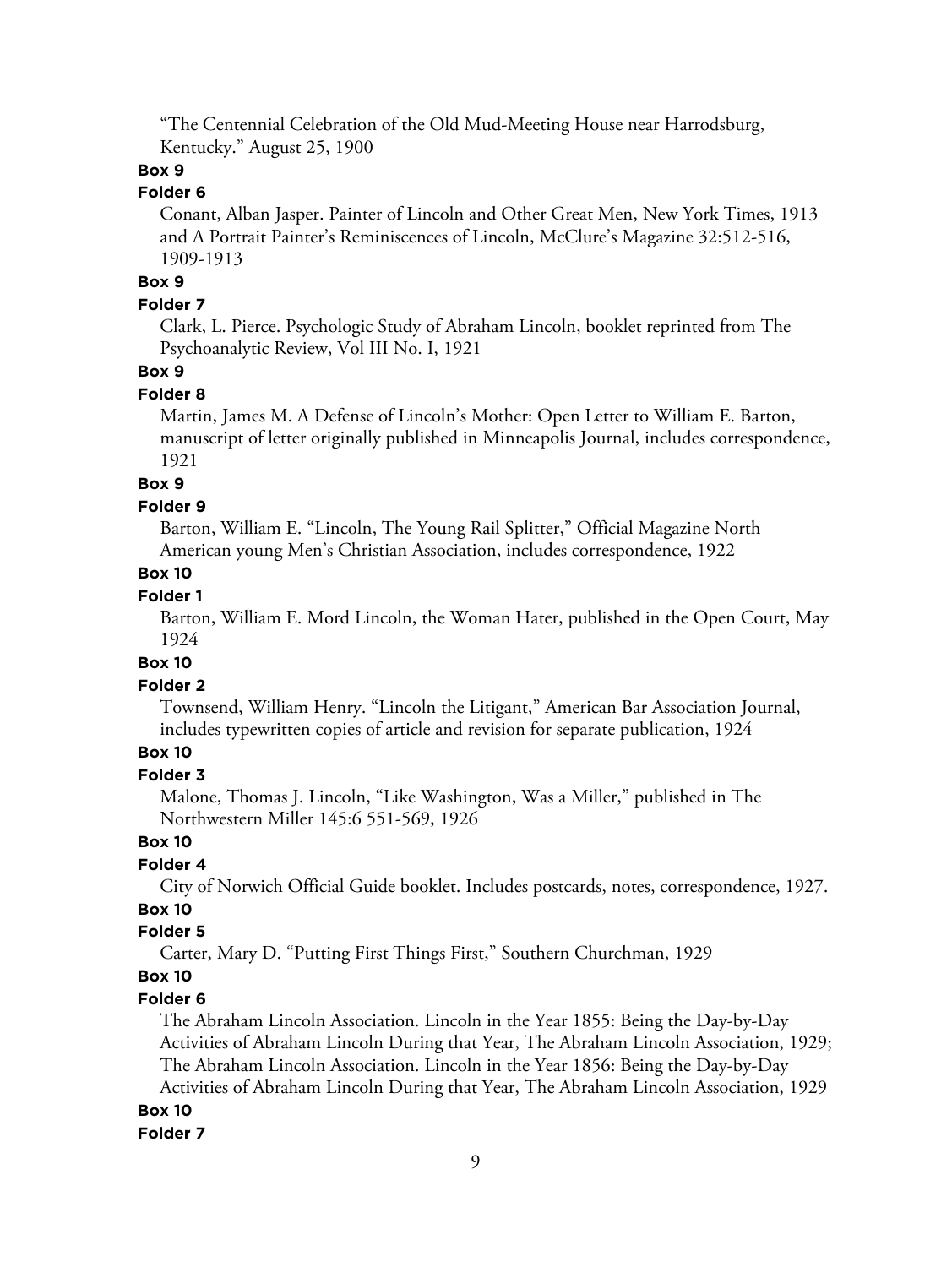The Abraham Lincoln Association. Lincoln in the Year 1858: Being the Day-by-Day Activities of Abraham Lincoln During that Year, The Abraham Lincoln Association, 1929

# **Box 10**

# **Folder 8**

The Abraham Lincoln Association. Lincoln in the Year 1859: Being the Day-by-Day Activities of Abraham Lincoln During that Year, The Abraham Lincoln Association, 1929

# **Box 10**

# **Folder 9**

The Abraham Lincoln Association. Lincoln in the Year 1860: Being the Day-by-Day Activities of Abraham Lincoln During that Year, The Abraham Lincoln Association, 1929

#### **Box 11**

#### **Folder 1**

Catalogue of Herndon-Weik Lincoln Collection. Contains correspondence, 1933

# **Box 11**

# **Folder 2**

"Lincoln Booklet Dedicated to Dr. Wm. Barton." Children's compositions in manuscript,  $19 - ?$ 

## **Series V: Published Addresses, Lectures, and Research Papers**

#### **Box 11**

#### **Folder 3**

Lincoln, Abraham. Lincoln's first address ("His Temperance Lecture", 1842

## **Box 11**

#### **Folder 4**

Lincoln, Abraham. Collection of public addresses, Kansas, 1859

# **Box 11**

#### **Folder 5**

Everett, Edward. "Address following battle at Gettysburg", 1863

# **Box 11**

# **Folder 6**

John H. Surratt. "The Assassination of Lincoln with an Account of the Several Plots for his Abduction," lecture delivered December 6, 1870, printed in Washington Star December 8, 1870

#### **Box 11**

#### **Folder 7**

Barton, William E. "Message to a Young Man," published address delivered at the fortythird anniversary of the Boston YMCA, 1894

# **Box 12**

# **Folder 1**

Lincoln, Abraham. Reproduction of original book compiled by Lincoln consisting of newspaper clippings of Lincoln's speeches, includes explanatory note by J. McCan Davis, 1903

# **Box 12**

#### **Folder 2**

Berstorff, Count J. Abraham Lincoln as the Germans Regarded Him, public address, 1913 **Box 12**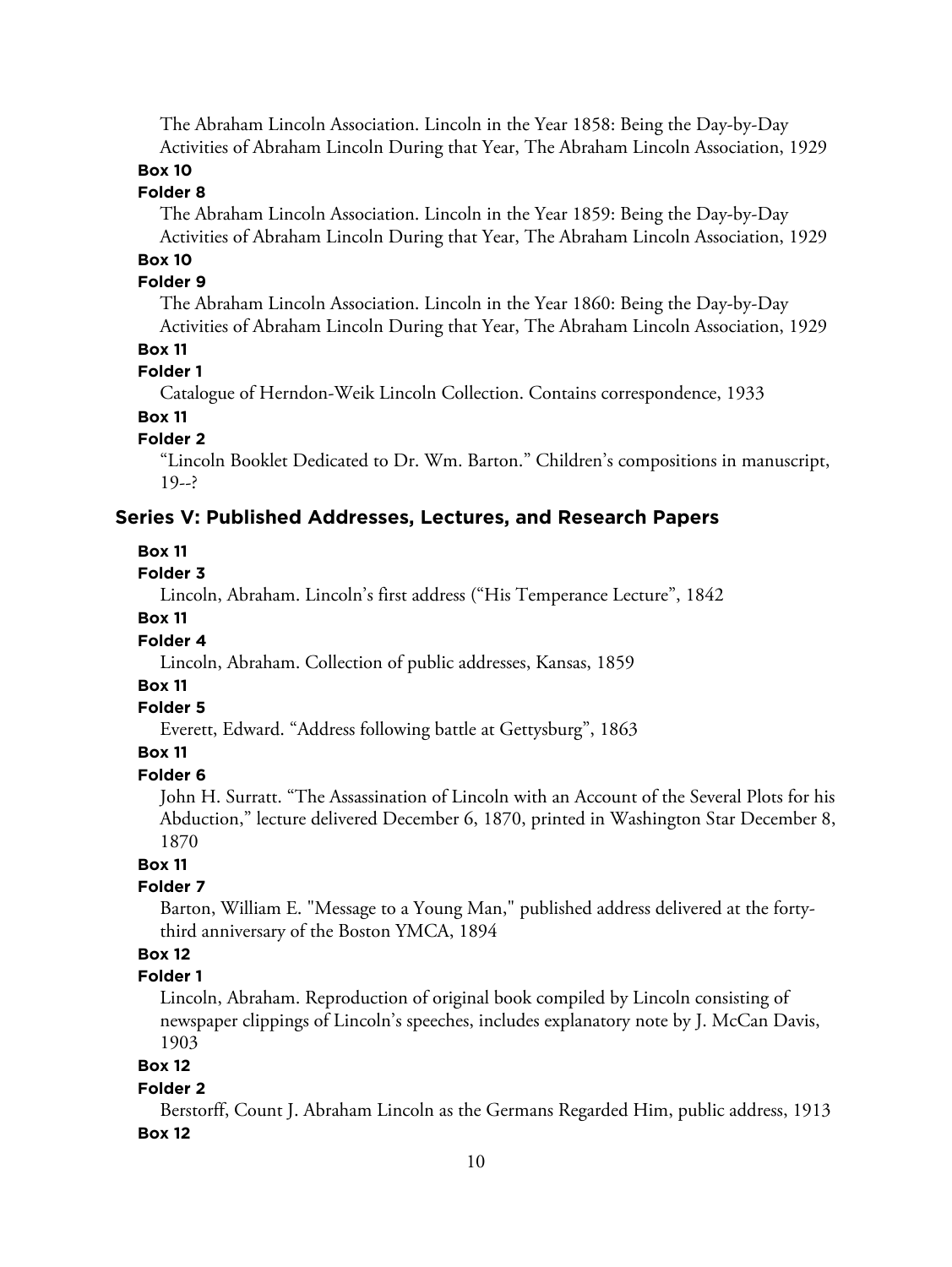Ballantine, Dr. W. G. Lincoln—America's greatest product, published lecture, 1919

# **Box 12**

# **Folder 4**

Barton, William E. "Lincoln and Illinois" addresses at Chicago Union League Club, Quincy Illinois, and Illinois State Historical Society, includes correspondence between Barton and event organizers, 1921

# **Box 12**

## **Folder 5**

Barton, William E. "The Man Who Married Lincoln's Parents", address at Harrodsburg, Kentucky, includes clippings and correspondence, 1922

# **Box 12**

# **Folder 6**

Blair, Francis G. Newton Bateman, an address given in dedication of the Newton Bateman school, includes manuscript, clippings, correspondence and event pamphlet, 1922

# **Box 12**

# **Folder 7**

Kaufman, M.S. "Abraham Lincoln, The Friend of God and Man", sermon delivered at the National Soldiers' home in California, 1922

# **Box 12**

# **Folder 8**

McCamant, Wallace. Manuscript of lecture Lincoln in the Winter of 1861, includes correspondence, 1922

# **Box 12**

#### **Folder 9**

Shaw, James. "A neglected episode in the life of Abraham Lincoln," address delivered before the Illinois State Historical Society at Springfield, 1922

# **Box 12**

### **Folder 10**

Barton, William E. Lincoln and Chicago, public address at Chicago historical Society, February 10, 1922, includes event pamphlet and related writings, 1922-1924

# **Box 13**

## **Folder 1**

Barton, William E. "Abraham Lincoln, Kentucky Mountaineer", address delivered at Berea College, 1923

# **Box 13**

# **Folder 2**

"Lincoln and the Newspapers", a published address by Charles T. White, 1923

# **Box 13**

## **Folder 3**

"Dr. Barton as a Father," toast delivered by his son Robert Barton, March 12, 1924

#### **Box 13**

# **Folder 4**

Graves, Walter. Abraham Lincoln and the Common Virtues, includes lecture manuscript and correspondence, 1924

#### **Box 13**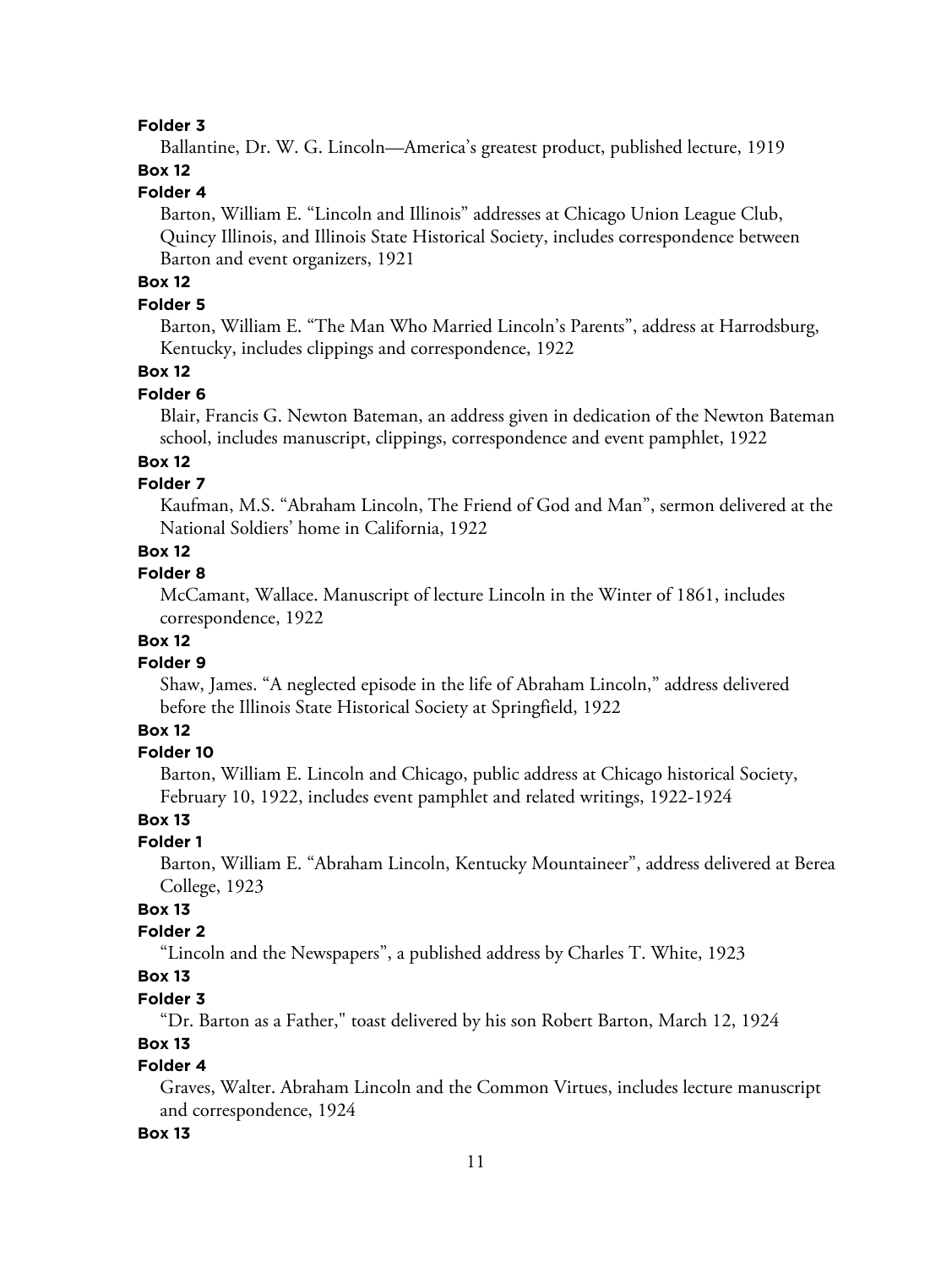Fortune, William. Address on Lincoln before Southwestern Indiana Historical Society, includes correspondence and clippings, 1925.

# **Box 13**

#### **Folder 6**

Barton, William E. "The enduring Lincoln," published address delivered in Urbana, Illinois, includes clippings and correspondence, 1928

# **Box 13**

## **Folder 7**

Henderson, Manfred. "The Handwriting of Lincoln: A Study in Identification," Los Angeles, California, 1931

# **Box 13**

## **Folder 8**

Scherger, George Lawrence. "Lincoln—a man for the ages", lecture, 1932

# **Box 13**

# **Folder 9**

Lutz, Phillip. "We stand on sacred soil today" and "The fourth of July in Lincoln's time and today", public addresses, 1935

# **Box 13**

# **Folder 10**

"The Name and Family of Lincoln," research compiled by the Media Research Bureau, Washington D.C., 1936?

# **Series VI: Scrapbooks**

The majority of Barton's scrapbooks consist of published texts into which he pasted folded newspaper clippings, prints, and notes. For additional scrapbooks see Lincoln Collection. Barton Scrapbooks.

# **Box 14**

#### **Folder 1**

Lincoln Versus Douglas scrapbook. Includes clippings and handwritten notes, 1850-1860

## **Box 14**

#### **Folder 2**

Set of clippings titled "Epitaph on the XXXVII Congress: Anti-Lincoln Tract," 1862

#### **Box 14**

# **Folder 3**

Cartoons from Fun, London, 1862-1869

# **Box 14**

# **Folder 4**

Untitled scrapbook filled with hand-written notes, an excerpt from John Wilkes Booth's diary, prints, and photocopied manuscripts, 1865-1925

# **Box 14**

# **Folder 5**

Set of clippings titled "Recollections of Lincoln," 1866-1904

#### **Box 14**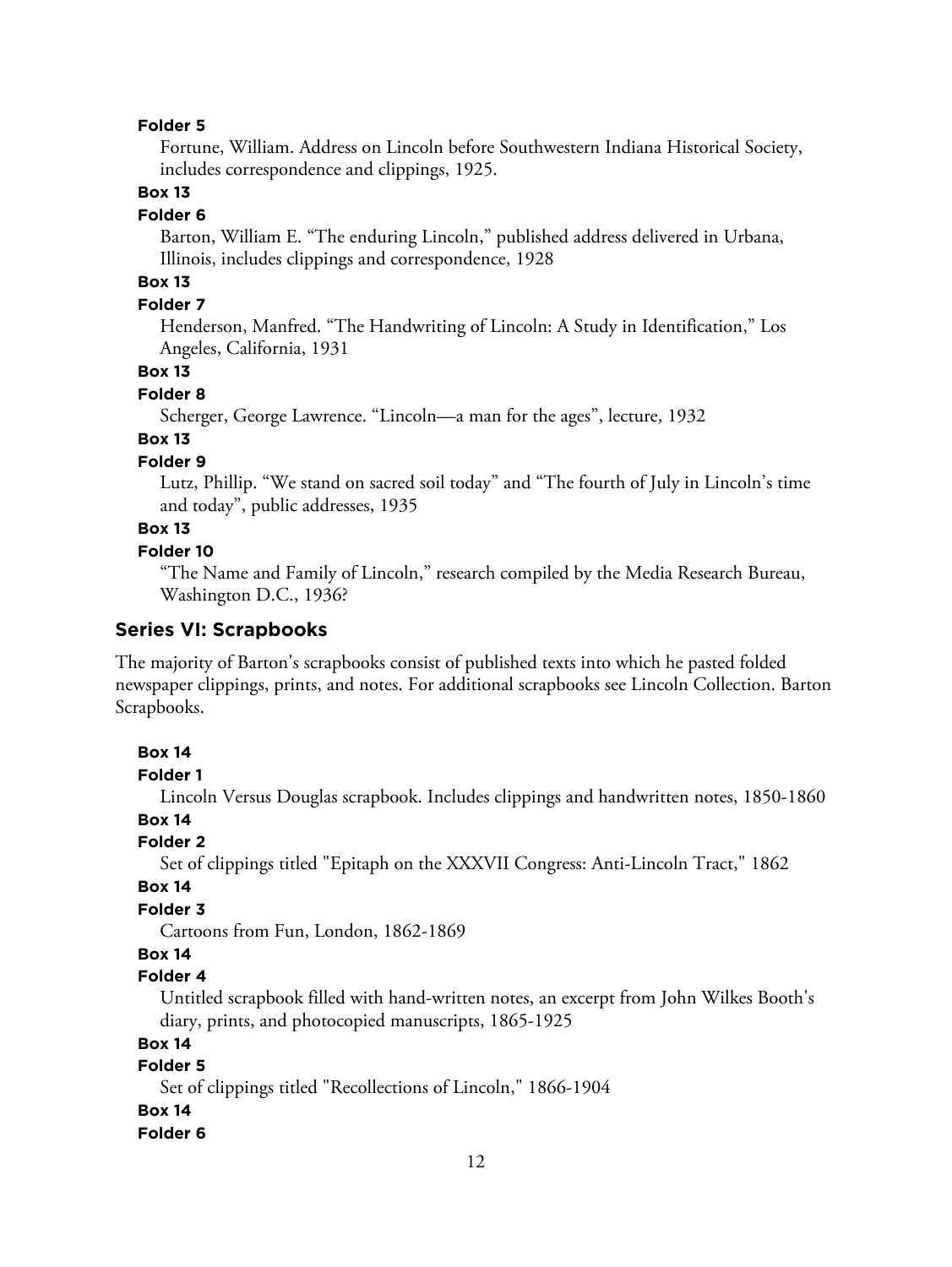Catalogue of relics owned by William E. Barton and Esther T. Barton, his wife, in William Barton's hand, which also contains a reprint of Barton's "Quest of an Ancestor" from The New England Magazine, 1898

#### **Box 14**

#### **Folder 7**

Abraham Lincoln's Religion. William H. Herndon, includes correspondence, public lecture, and clippings of article, 1911

# **Box 14**

## **Folder 8**

Set of clippings titled "The Parentage of Abraham Lincoln by D.J. Knotts" and subtitled "Articles affirming that he was the son of John C. Calhoun," 1911

#### **Box 15**

#### **Folder 1-2**

William E. Barton, "Church Music," loose and bound articles on religious music, 1913-1929

## **Box 15**

# **Folder 3**

Addresses and articles on the fine arts, mostly reviews (by Barton and others) of painters and paintings, from The Advance, 1914-1915

# **Box 15**

# **Folder 4**

Papers removed from Addresses and articles on the fine arts, 1913-1915

#### **Box 15**

## **Folder 5**

The Physiognomy of Lincoln, and An Old Likeness of Lincoln, by Truman H. Bartlett, includes clippings and correspondence with William E. Barton, 1917-1921

# **Box 15**

## **Folder 6**

"Providential Presidents" by John M. Vandermeulen, includes correspondence between Vandermeulen and Barton, 1918-1923

# **Box 15**

#### **Folder 7**

Abraham Lincoln: A Study of his Personality, by Thomas Power O'Connor, includes mounted clippings from the London Daily Telegraph, August 2-3, 1920

# **Box 16**

# **Folder 1**

Abraham Lincoln as I Knew Him by John H. Littlefield n.p. c. 1891, includes clippings and correspondence, correspondence 1920

# **Box 16**

# **Folder 2**

Lincoln's First Nomination. Scrapbook includes clippings of writings by Chauncey M. Depew and funeral service materials for Jessie Harvey Robinson (d. 1918), 1920

## **Box 16**

#### **Folder 3**

Mather, Otis M. "Old Hodgenville," clippings from the La Rue County Herald, 1920 **Box 16**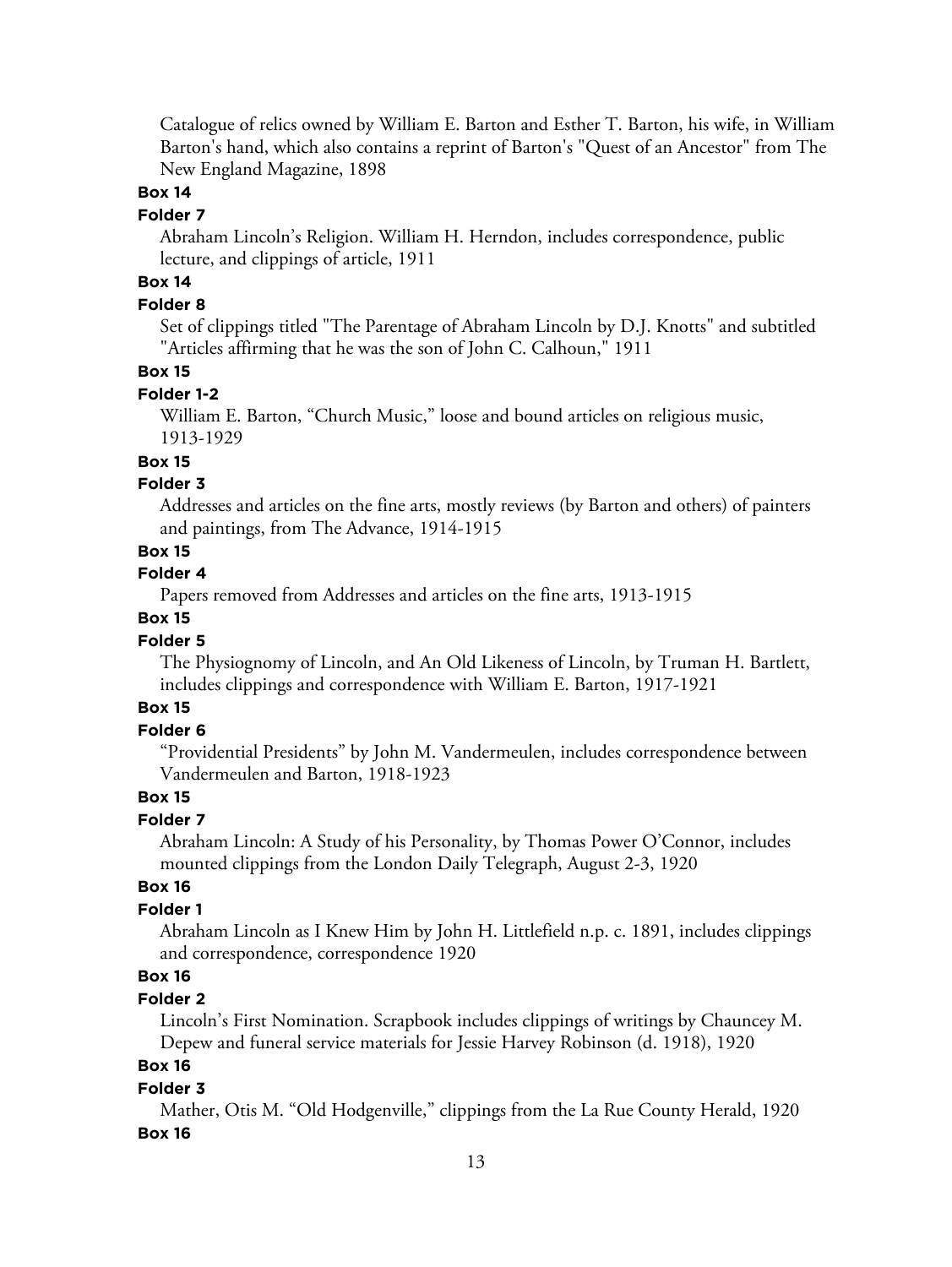Reviews of William E. Barton's the Paternity of Abraham Lincoln. Clippings pasted over "He Shall Seek Peace", 1920-1921

## **Box 16**

# **Folder 5**

Lincoln: Anne Routledge. Clippings, photographs and correspondence, 1920-1922?

# **Box 16**

# **Folder 6**

Barton, William E. "Aunt Sallie Saunders, an interview with the youngest sister of Ann Rutledge," published interview, clippings, and memorial pamphlet, 1921-1922

# **Box 16**

## **Folder 7**

The Parents of Abraham Lincoln, includes clippings, correspondence, and typewritten manuscript, 1922

# **Box 17**

# **Folder 1**

Barton, William E. The American Pulpit on the Death of Lincoln, includes manuscript later published in The Open Court, 1923

# **Box 17**

# **Folder 2**

Collection of Lincoln letters and articles written by Nathaniel Howard from the Cleveland Plain Dealer, 1924

# **Box 17**

## **Folder 3**

"Force or Consent as Basis of American Government" by Dr. Mary Scrugham, includes correspondence and published debate between William H. Townsend and Dr. Scrugham, 1924

# **Box 17**

#### **Folder 4**

Fitz Henry, Charles. "The Human and Divine in Lincoln, with Letters," Peoria Journal transcript, correspondence, and photograph, 1926

# **Box 17**

## **Folder 5**

Rindlaub, Martin Philip. Abraham Lincoln with reminiscences of the Freeport Debate and the Chicago Convention, includes original manuscript, correspondence, and photos, Kiwanis Magazine, 1926

#### **Box 17**

#### **Folder 6**

Where Lincoln Attended Church by Rev. Joseph R. Sizoo, published in The National Republic, also includes The Lincoln Pew by L.W. Allen and notes by Barton, 1926

# **Box 18**

#### **Folder 1**

Untitled scrapbook of newspaper clippings about Lincoln assassination, 1865

## **Box 18**

#### **Folder 2**

Newspaper clippings removed from untitled scrapbook, 1930-1941